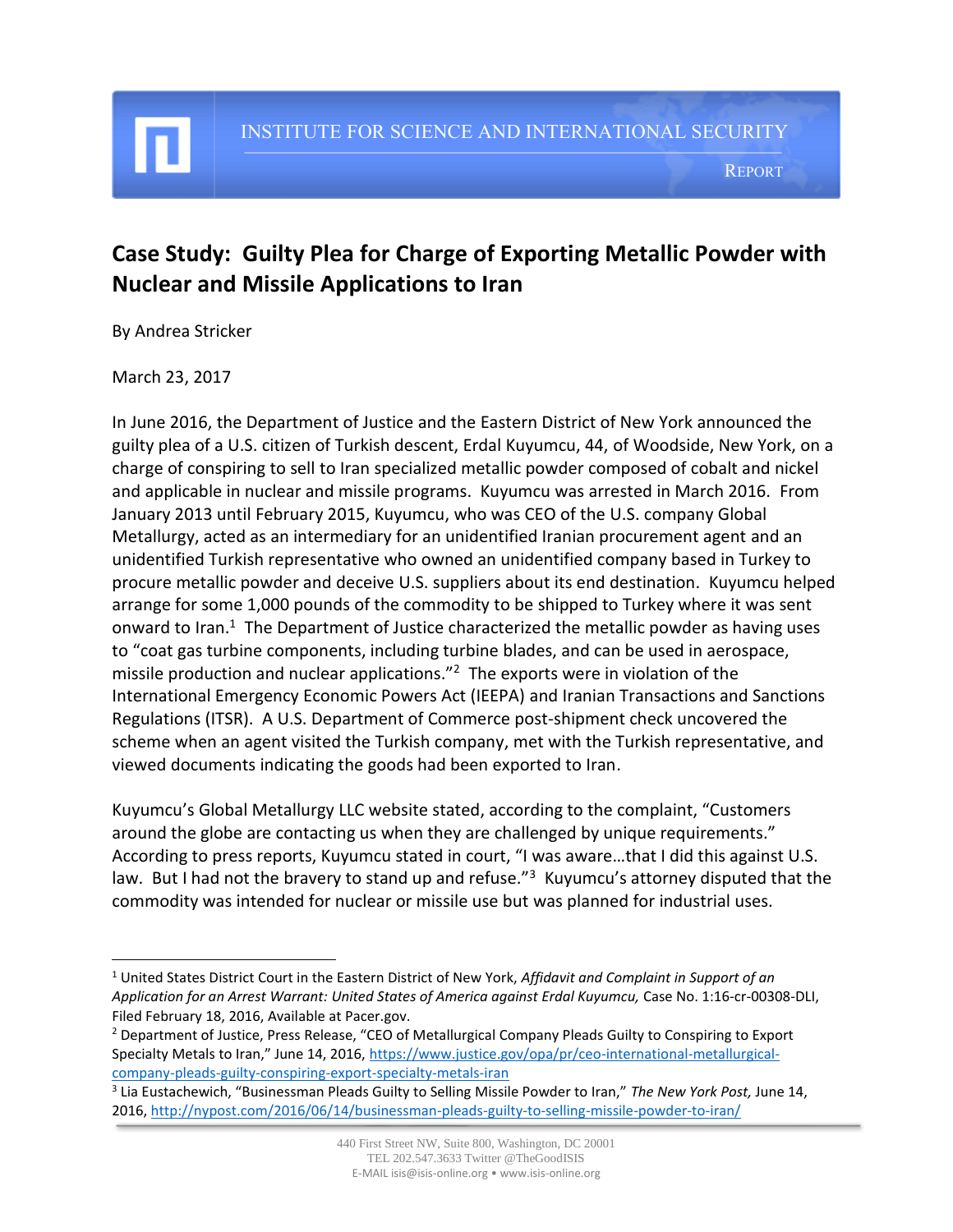Kuyumcu's sentencing is currently pending in court.<sup>4</sup> It is unclear whether Turkey is cooperating with U.S. authorities or charging the unidentified Turkish representative or his/her company with export violations.

#### **Acts in the Case**

*March 2013 Export of Cobalt Compound.* On January 28, 2013, the unidentified Iranian procurement agent sent an e-mail to the unidentified representative of a metallurgical company in Istanbul, Turkey, according to e-mails obtained by prosecutors. The Iranian agent claimed to be a representative of an Iranian company that is not identified in legal documents. The e-mail indicated that a meeting had taken place between the Turkish representative and the Iranian agent in Tehran.<sup>5</sup> The Iranian agent stated that there was a requirement for 1,500 kilograms of Sulzer Metco Thermal Spray Powder AMDRY 9954. According to complaint, AMDRY 9954 "is the brand name of a thermal spray powder composed primarily of cobalt and nickel that is used to protect surfaces against the corrosive effects of oxidization and sulfidation at high temperatures." The Department of Commerce advised for the complaint that AMDRY 9954 "can be used to coat gas turbine components, including turbine blades and shrouds and can be used in aerospace, missile production, and nuclear applications."<sup>6</sup> The Turkish company indicated it was unable to obtain the commodity from the supplier it originally planned to use and the Turkish company began discussing procurement of the compound with Kuyumcu in the United States. These e-mails used coded language to refer to Iran, such as calling it "the Neighbor."

In February 2013, a representative of an Ohio-based company that supplied metal, ceramic, and specialty powders e-mailed Kuyumcu with "the powder quote that you requested," for 800 pounds of the cobalt compound. The brand was PAC9950AM and the company indicated it was gas atomized and similar to AMDRY9954. The Turkish representative then sent an e-mail from the Iranian agent confirming the order, modified to 670 pounds to reflect the needed quantity in kilograms. The Iranian agent indicated that the compound would be used "for coating of Turbine blades." The Ohio company then e-mailed Kuyumcu an invoice for \$22,679.50 with the warning that the commodity was controlled by U.S. export regulations. Next, Kuyumcu sent the Turkish company an invoice from Global Metallurgy with a balance due of \$23,450.00 which included the same export warning. The Turkish company then e-mailed Kuyumcu a receipt for a wire transfer of \$23,450.00 made through a New York financial institution to an account held by Kuyumcu. The Ohio company then sent an updated price quote for \$22,076.50. Kuyumcu sent two checks to the Ohio company for \$12,000.00 and \$10,076.50. It appears that the

 $\overline{\phantom{a}}$ 

<sup>&</sup>lt;sup>4</sup> As of this writing, the most recent court filing for the case was dated March 20, 2017 according to a records search on Pacer.gov.

 $5$  According to the complaint, the representative of the Turkish company and Kuyumcu had a longstanding relationship. In February 2013, the two met in Istanbul, Turkey and then traveled together to Stuttgart, Germany. In March 2013, they went again from Istanbul to Cologne, Germany. That month, the Turkish representative obtained a U.S. B1/B2 visa and planned to stay at Kuyumcu's residence in May 2013.

<sup>6</sup> *Affidavit and Complaint: USA against Erdal Kuyumcu.*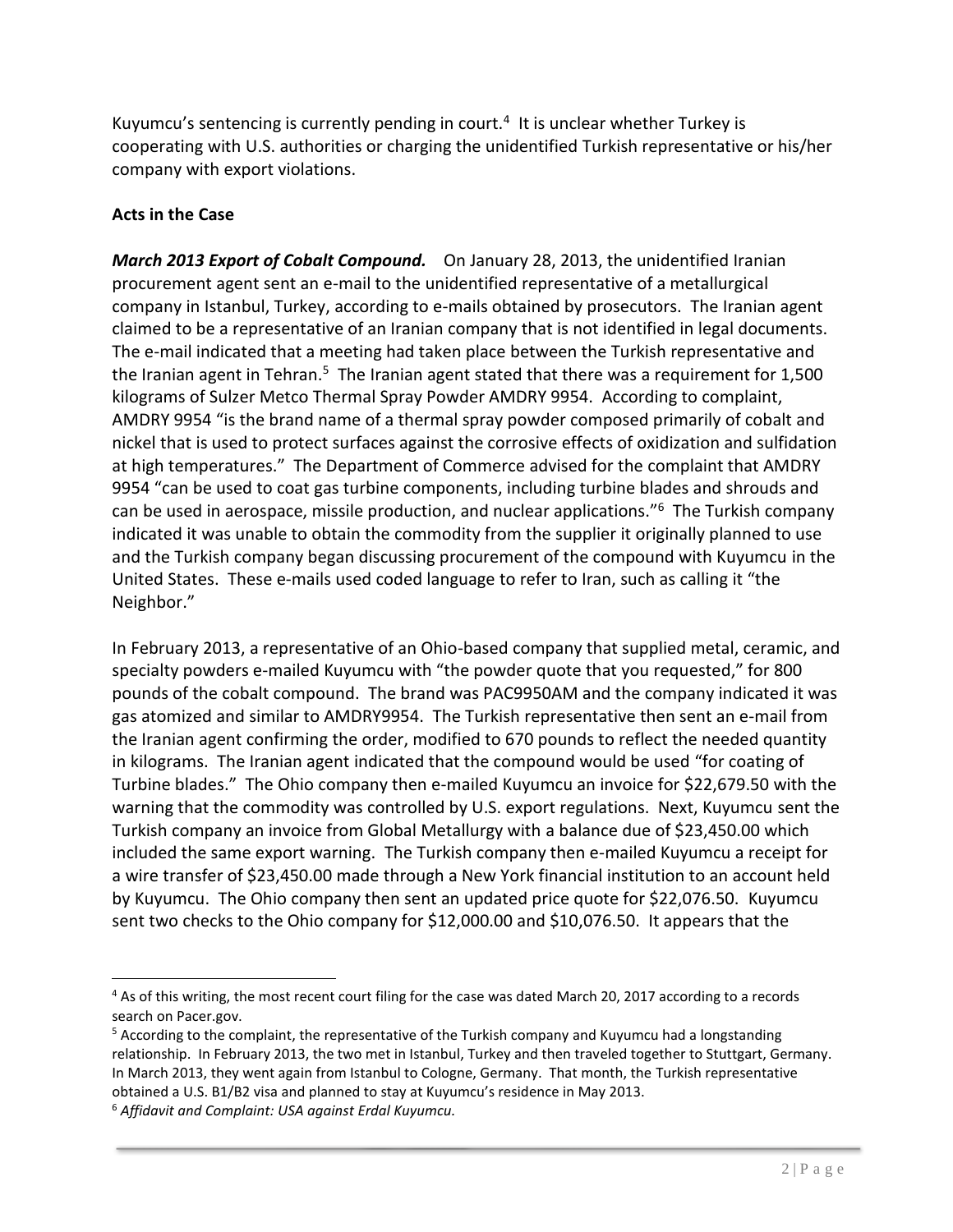amount remaining from the Iranian/Turkish transfer, or \$1,373.50, was then Kuyumcu's commission.

The Ohio company then requested the name of the end user for the compound. Kuyumcu emailed the Turkish representative asking for the name of a company with a website that uses the material and the person provided the name of a company in Turkey. In April 2013, Kuyumcu asked the Turkish representative whether the person had "heard anything from the Neighbor." No additional information is provided in the complaint about the export.

*July 2013 Export of Cobalt Compound.* In March 2013, the Turkish company representative sent an e-mail to Kuyumcu containing a new enquiry for the cobalt compound. Kuyumcu then corresponded with the Ohio company about an additional procurement of the compound. In June, the Ohio company sent an invoice for 330 pounds of cobalt compound containing an export warning. Kuyumcu then made a wire transfer of \$10,230.00 from a New York financial institution to the Ohio company. In July, Kuyumcu e-mailed the Turkish company an invoice of \$11,170.50 for the compound, apparently representing a commission of \$940.50 for Kuyumcu. The e-mail also included an airway bill stating that the compound would be shipped from JFK Airport in New York City to Istanbul. Global Metallurgy was listed as the shipper and the Turkish company was listed as the recipient.

*Other Activities.* In April 2014, in an e-mail from Kuyumcu and a different Turkish company representative, Kuyumcu discussed another procurement that was denied "due to suspicions of it being the NEIGHBOR." He asked the representative for assistance finding a relevant Turkish company to serve as a purported end user for unidentified goods that needed to be melted down using a vacuum furnace. The agent stated, "Basically, we need to be able to show that there is a company in Turkey that can melt this down." In another e-mail from January 2014, Kuyumcu was contacted by a Turkey-based former employee of both Global Metallurgy and the Turkish company stating that the person wanted to discuss business opportunities in Iran.

#### **Department of Commerce Post-Shipment Verification Uncovers Scheme**

In February 2015, the Department of Commerce, which administers the Commerce Control List (CCL) under the IEEPA, and oversees exports of cobalt compounds due to their inclusion on the CCL, conducted an in-person, post-shipment check at the Turkish company. At the Turkish company, the Commerce agent met with the Turkish representative from the scheme who claimed to be the owner. The Turkish representative told the Commerce agent that the company was an import business that "supplied various metals" and that "90 percent of the Turkish company's customers were located in Turkey." The agent stated that the company imported mainly from Germany and Italy, and to a lesser degree, from the United States. The agent stated that it had exported metal powders to Iran but that the company had first obtained approval from the "Turkish Atom Energy Foundation" – perhaps meaning to refer to the Turkish Atomic Energy Authority.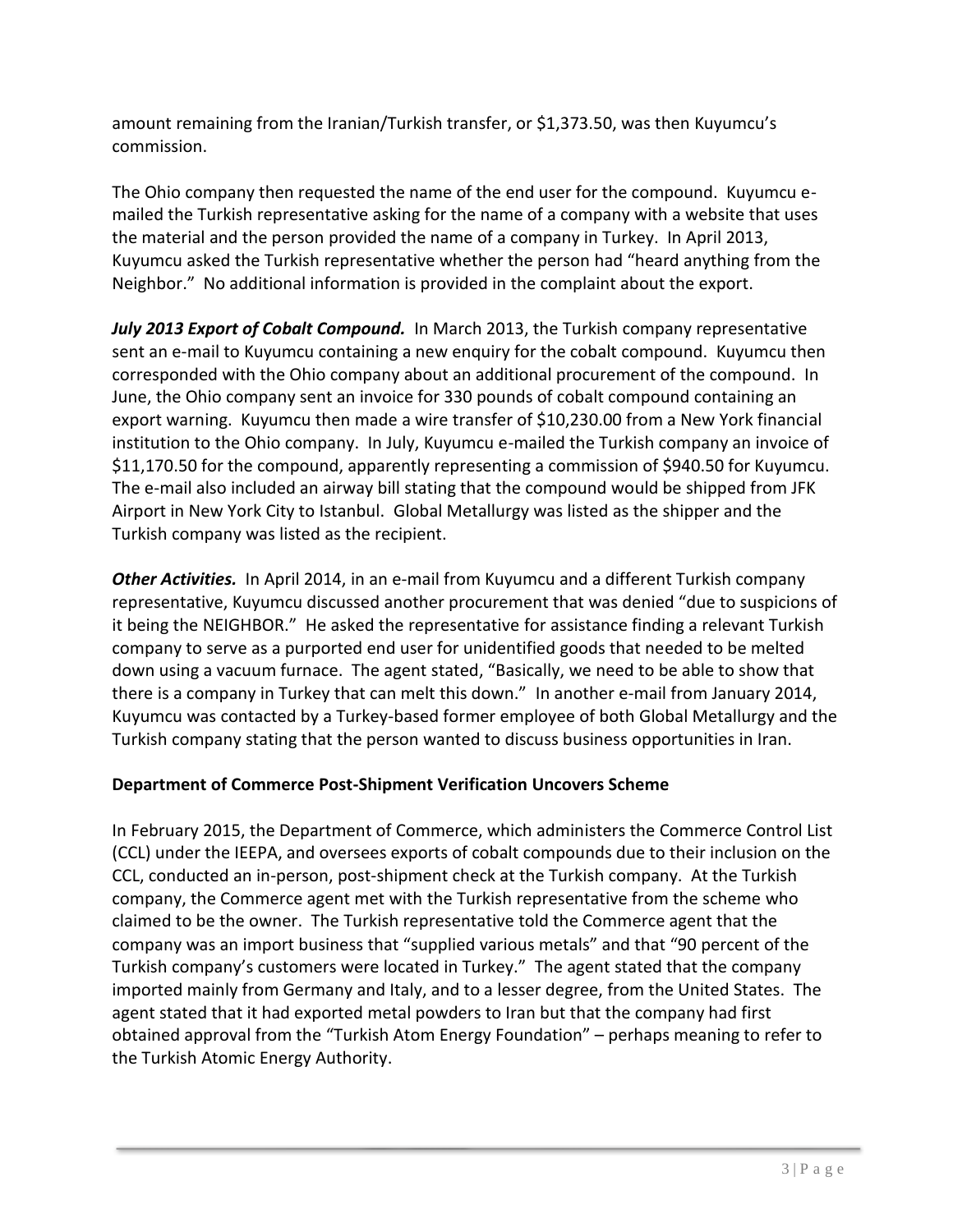Regarding the specific July 2013 cobalt compound shipment investigated by the Commerce agent, the Turkish representative stated that it was used by companies to manufacture medical implants. The complaint states that this use for the cobalt compound was not possible. The Commerce agent physically inspected a stock portion of the cobalt compound that the Turkish representative said had not been sold and viewed the shipment's export documents. The documents indicated that the Turkish company had shipped 330 pounds of cobalt compound to an Iranian company. Neither Kuyumcu nor the Turkish representative had obtained licenses for the export.

### **Who was the Iranian End User?**

The district attorney's sentencing memorandum dated November 21, 2016 states that "the day after the July 2013 Cobalt Powder shipment was sent from Turkey to Iran, a steel company in Iran sent a FedEx letter-sized package to the defendant's [Kuyumcu's] Turkey-based coconspirator. That Iranian steel company has the same address as an OFAC [U.S. Treasury Department Office of Foreign Assets Control]-designated Iranian entity under the Weapons of Mass Destruction proliferators sanctions program associated with Iran's nuclear and ballistic missile programs." The district attorney stated that "this fact alone strongly suggests that whether or not the Cobalt Powder was 'intended' for nuclear or military use, it ended up at an address associated with Iranian weapons of mass destruction."<sup>7</sup> The prosecution is calling for a sentence of between 46 to 57 months for Kuyumcu; his defense is asking for several mitigating factors to be taken into consideration such as the intended use of the commodities, and for probation only.

## **Lessons and Recommendations**

l

This case shows that Turkey remains a destination of diversion concern. This and another [recent case](http://isis-online.org/isis-reports/detail/case-study-four-turkish-nationals-indicted-for-making-illicit-u.s.-financia/) involving transshipment of U.S. goods from Turkey to Iran highlight the need for suppliers and governments to be vigilant about orders involving Turkey and to devote additional scrutiny to assessing whether sensitive goods have the potential for diversion to sanctioned countries. This case also shows that Iranian illicit procurement agents are regularly using trading companies in Turkey and working with middlemen who are eager for profit in order to bypass sanctions against Iran and obtain sensitive goods from abroad.

Turkey must do better at enforcing its export control laws and crack down on illicit procurement by trading companies in violation of U.S. and other countries' laws. It must bolster its customs and border efforts on its shared border with Iran in order to better detect and interdict sensitive commodities. It should cooperate with U.S., European, and other investigations of trading companies acting from its territory including, if applicable, extradition requests. Turkey and the United States have a mutual extradition treaty which covers "offenses

<sup>7</sup> United States Attorney of the Eastern District of New York, *Sentencing Memorandum regarding United States v. Erdal Kuyumcu,* Case No. 1:16-cr-00308-DLI, Filed November 21, 2016. Available at Pacer.gov.